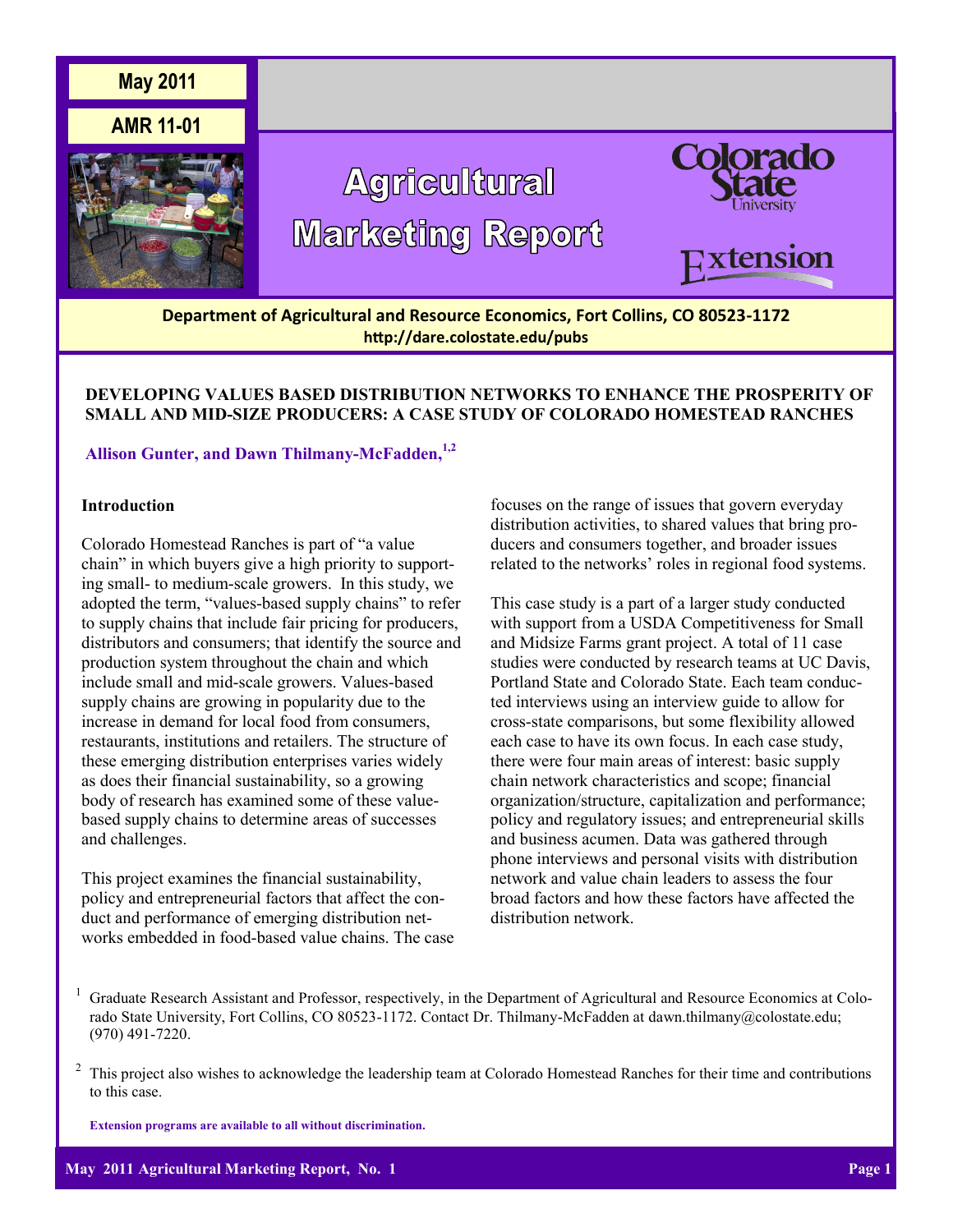# **Colorado Homestead Ranches**

#### *Size*

Colorado Homestead Ranches (CHR) and Colorado Homestead Meats (CHM) are organizations that directly represent six ranches that sell between 250 and 400 head of cattle each year (representing almost about one-fifth of their total marketable numbers). In addition, they process and market meat, produce and other food products as a partner with about 20 other producers from the Western Slope of Colorado. In 2009, sales were over \$1 million and if you include their own meats and products processed and/or marketed through their retail stores and farmers market booths, and well over \$1 million if you include fees for meat processing for community members and other meat enterprises.

### *Type*

CHR is a group of six Western Slope, Colorado ranches that was formed to provide high quality beef, marketed directly to their customers, in order to retain the greatest value. They began selling at farmer's markets and gradually increased their customer base by selling to restaurants, opening their own retail food market (Homestead Market), purchasing a USDA packing plant and operating a wild-game processing facility. CHR direct markets through their storefront and farmers market, to restaurants, and through wholesale distributors. In addition to providing a supply chain for their own members, they have provided market access for a number of other partners.

#### *Time in Business*

CHR was formed in 1996 with five of the ranch family members, and an additional owner/member was added in 2004. In 2002, the Homestead Market opened in Paonia, CO. In 2003, a USDA inspected packing plant was purchased and updated in Cedaredge. In 2006, another plant was purchased in Delta, Colorado.

#### *Scope of Offerings; who they work with (suppliers and buyers)*

CHR sells beef, pork, chicken, elk, fish, lamb, buffalo, and processed meats. Meat is sold individually packaged and vacuum sealed. Beef is also sold as a  $\frac{1}{4}$ ,  $\frac{1}{2}$ , or whole. They sell frozen ready-to-eat entrees, eggs, cheese and milk, greens, jams and jellies, salad dressing, wine, and candy. They source all beef directly from CHR members while other products are sourced from local farmers and ranchers. They sell directly from their store, to restaurants, and at farmer's markets.

#### *The Story*

CHR is a group of six family owned cattle ranches located on the Western Slope of Colorado. After exploring several options for cooperative marketing with other programs in Colorado, and hearing about the successes of Oregon Country Natural Beef from Doc and Connie Hatfield [\(http://www.oregoncountrybeef.com/\),](http://www.oregoncountrybeef.com/) these ranch families decided they wanted to form their own vision of a meat marketing company.

CHR was formed as a C-corporation in 1996 with equal stock ownership and an informal agreement that each producer would provide equivalent hours and effort on behalf of the company until they grew enough (in sales and resources) to hire staff and pay salaries. CHR initially operated as a marketing enterprise for the ranches, but later integrated into processing activities as well. Individual ranches maintain ownership

and are responsible for all cattle production activities. Each CHR member has a specific set of responsibilities but indirectly supports all phases of the business. Communication and a strong commitment to the success of the business from each family has been an important piece of its continued success (and a testament to their vision of following the example set by Oregon Country Natural Beef).

CHR grew steadily since its inception, and even with the recession and economic downturn, sales have remained stable. They first began selling frozen beef from owners' freezers with most of their promotion from word-of-mouth recommendations from existing customers. The next step to gain more visibility and access to the high-end consumers located in nearby mountain communities was to sell at farmers' markets (and they even helped to begin Aspen's farmers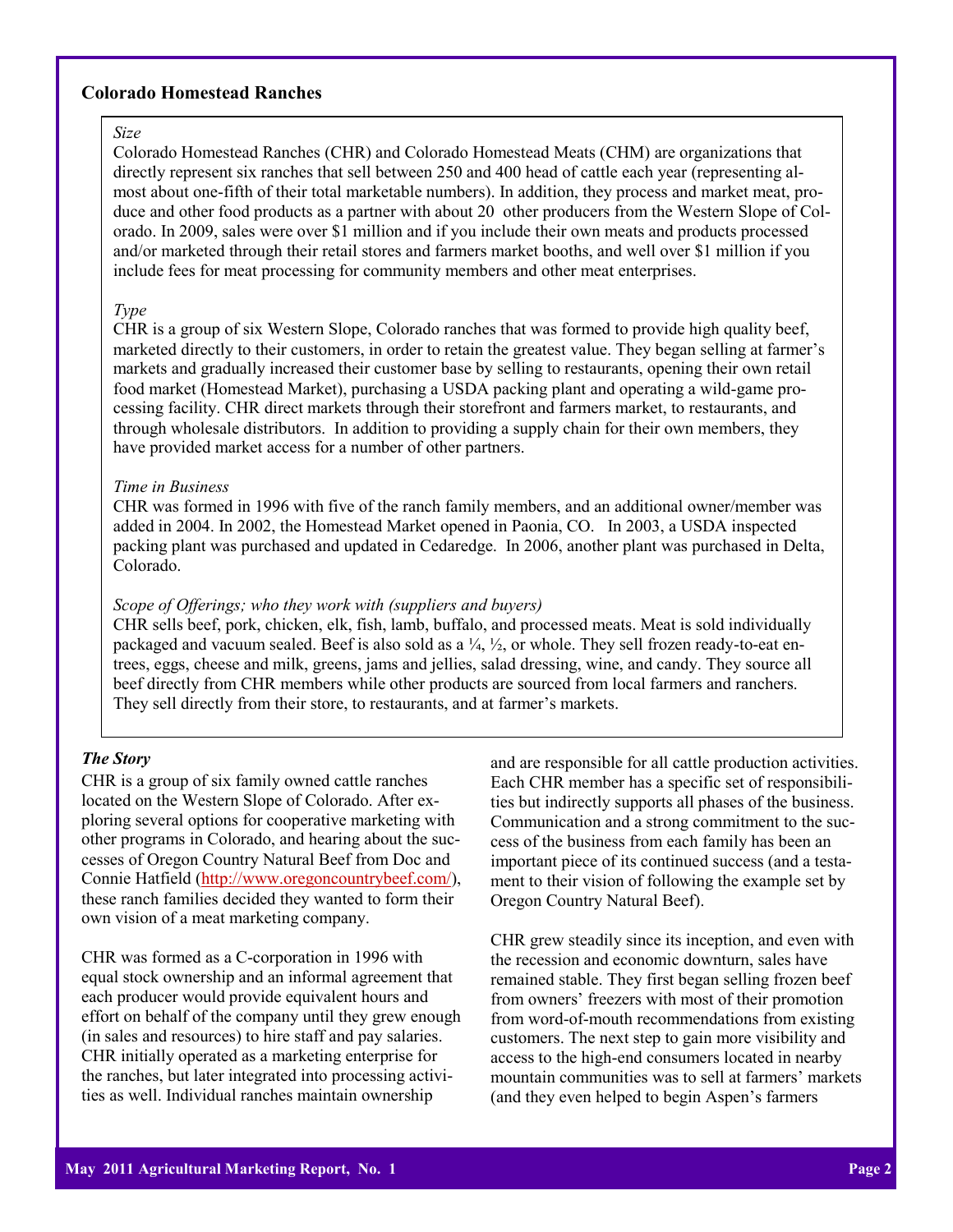

market). This was, and still is, an effective way to grow the customer base, ensure strong one-day sales, as well as a place to try new products and get immediate feedback. But due to extreme seasonality and the small geographic area they can serve, this marketing strategy limited their growth potential. CHR explored other avenues to sell product, but found retail space hard to obtain due to its small volume of sales and restaurant customers were difficult to build a business on due to inconsistent sales.

This led CHR to a new, retail-oriented marketing strategy. They opened their own store in Paonia, Colorado, in 2002. This was adjacent to an existing wild-game processing facility, which gave them greater potential cash flows to cover the store's capital and overhead expenses. A positive spillover for their local food community was that they provided market access to a large number of other food producers who were also challenged by their reliance on farmers markets and other retail/restaurant accounts. By all measures, this market has become an important economic and networking node for Paonia, as part of their Main Street and other community events.

The next challenge for this group was processing: in short, they had trouble scheduling enough slots to process enough meat for their needs in some seasons, and fees were taking a toll on their bottom line. Subsequently, they decided to purchase a USDA-inspected packing plant in Cedaredge that had been processing CHR's beef since they began in 1996. This processing facility provided them stable, year round processing capacity, a new sales venue in another small West Slope community, and the ability to support other meat producers who needed access to reliable, quality processing facilities.

As CHR continued to grow, they realized they needed a more updated processing facility and bought a new

USDA packing plant in Delta, Colorado, in 2006. This has not only enabled them to expand processing services and capacity, but also opened up yet another retail market in a relatively larger town in that same region. Delta has a population of over 7,000, in contrast to Paonia's 1650, but is also less than an hour from Grand Junction, with a population of over 50,000. In essence, CHR has gradually become vertically integrated into CHM, with an identity as a major provider of processing and marketing services to their own members and other regional food enterprises. This is a unique case among the emerging set of joint marketing ventures by producers. In their efforts to secure market access, and then processing capacity, they have not only grown their own enterprise, but have also provided these same services to other producers in the region.

Although the other producers will not directly benefit from earnings by CHM, most would tell you that the market access points and processing services are provided at reasonable terms, and an important element in their own ability to remain viable in direct markets.

# *Size, reach and customer*

CHR ranches are located in the North Fork Valley of Colorado near Paonia, CO. Products are sold from the Homestead Market in Paonia, the store front in Delta, the Aspen farmers' market (located about 80 miles away), the farmer's market in Grand Junction (located about 80 miles in the opposite direction, but closer to Delta), and at four restaurants (all within about 50 miles).

In 2010, CHR will sell between 250 and 300 head of cattle with projected sales of \$375,000 for just their own meats… This number is down from previous years (in 2009 they marketed 400 head), but due to an overall price increase, gross sales have remained steady. In the summer of 2010, CHR increased the price on all beef products and did not see any effect on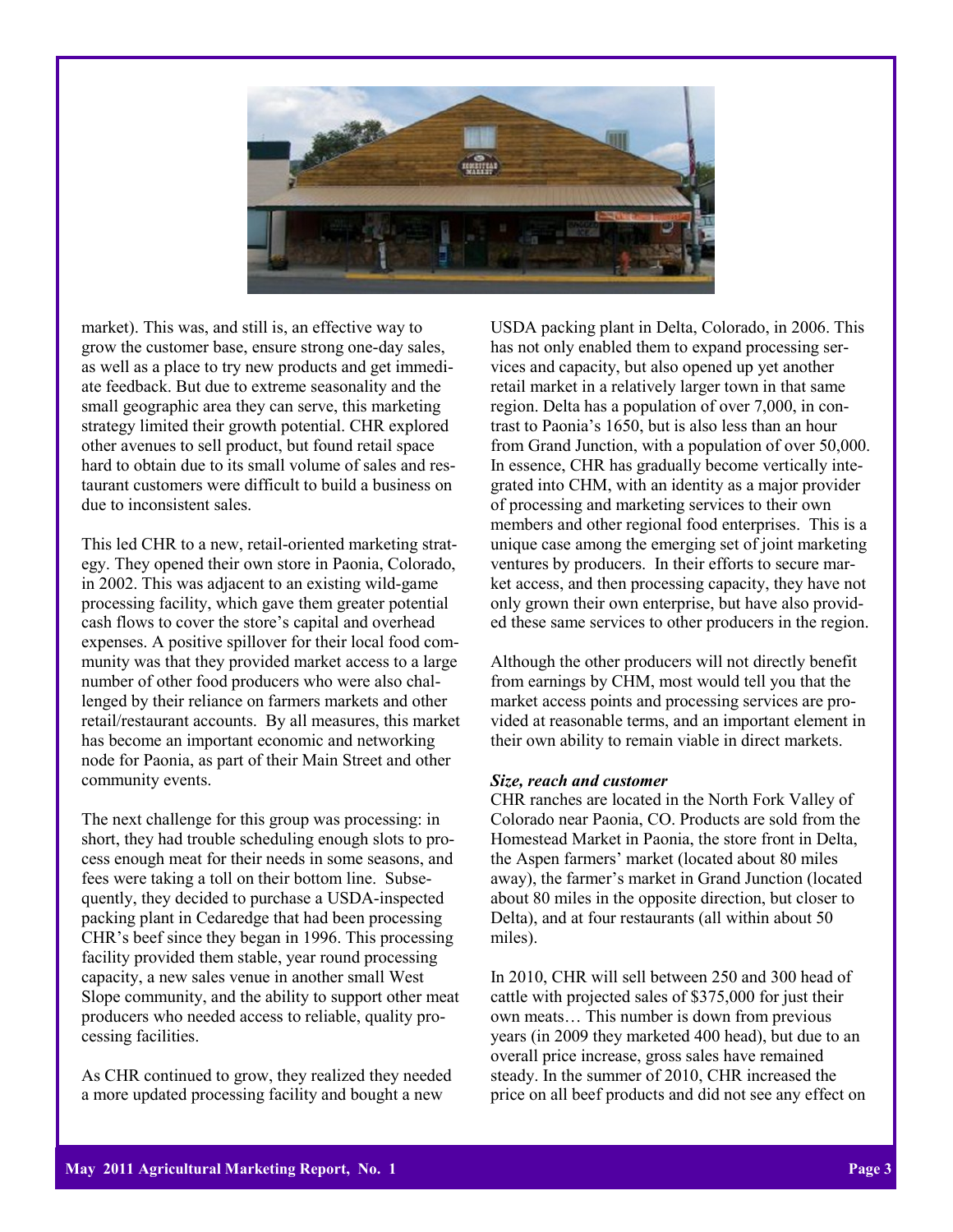demand. In addition to selling their own products, they also sell products for around 20 other local producers from their storefront and at the farmers' markets. At the storefront, sales of other producer's goods represent about 78% of sales, and at the farmer's markets this represents about two-thirds of total sales.

More importantly, they represent a local, reliable processing facility for other meat producers (an increasingly important service in a state dependent on livestock and with strong consumer markets). At the processing plant in Delta, in 2009 they processed 1,140 head of cattle, 304 lamb, 629 pork and 9 goat. As of August 2010, they processed 871 cattle, 451 pork, 77 lamb and 56 goat.

#### *Value proposition*

CHR has established itself as a premier beef producer and marketer as well as a loyal community steward. They sell all natural beef that is raised without the use of growth hormones or antibiotics. All cattle are born, bred, and raised on family owned and operated ranches. They are fed on the open range and then finished in a small, non-commercial feedlot maintained on one of the CHR ranches. Animals are humanely shipped to

CHR's USDA-inspected processing plant where they are aged for 14 days to ensure a tender and flavorful product (statements taken from CHR website, with visits to site to document such practices). Before CHR even began, the member/owners were recognized as leaders in Conservation, the Beef Industry and their Community organizations, an essential element in their ability to grow their enterprise and partnerships in this community.

# *Competitive advantage*

CHR is similar to other local niche beef producers because they sell direct to their customers at Farmer's Markets, but what gives CHR an advantage over its competitors are its variety and locations of sales outlets. Not only do they have their own USDA packing facility and wild game processing facility, but they own their own retail stores in areas where the food retailing options and choices were otherwise fairly limited. In addition to selling their own products at this store, they have become a place for other local producers to sell products, which allows them to be more attractive to consumers, financially viable and contribute to the growth of other food-based businesses in the region.



**The Colorado Homestead Ranches Food Supply Chain**

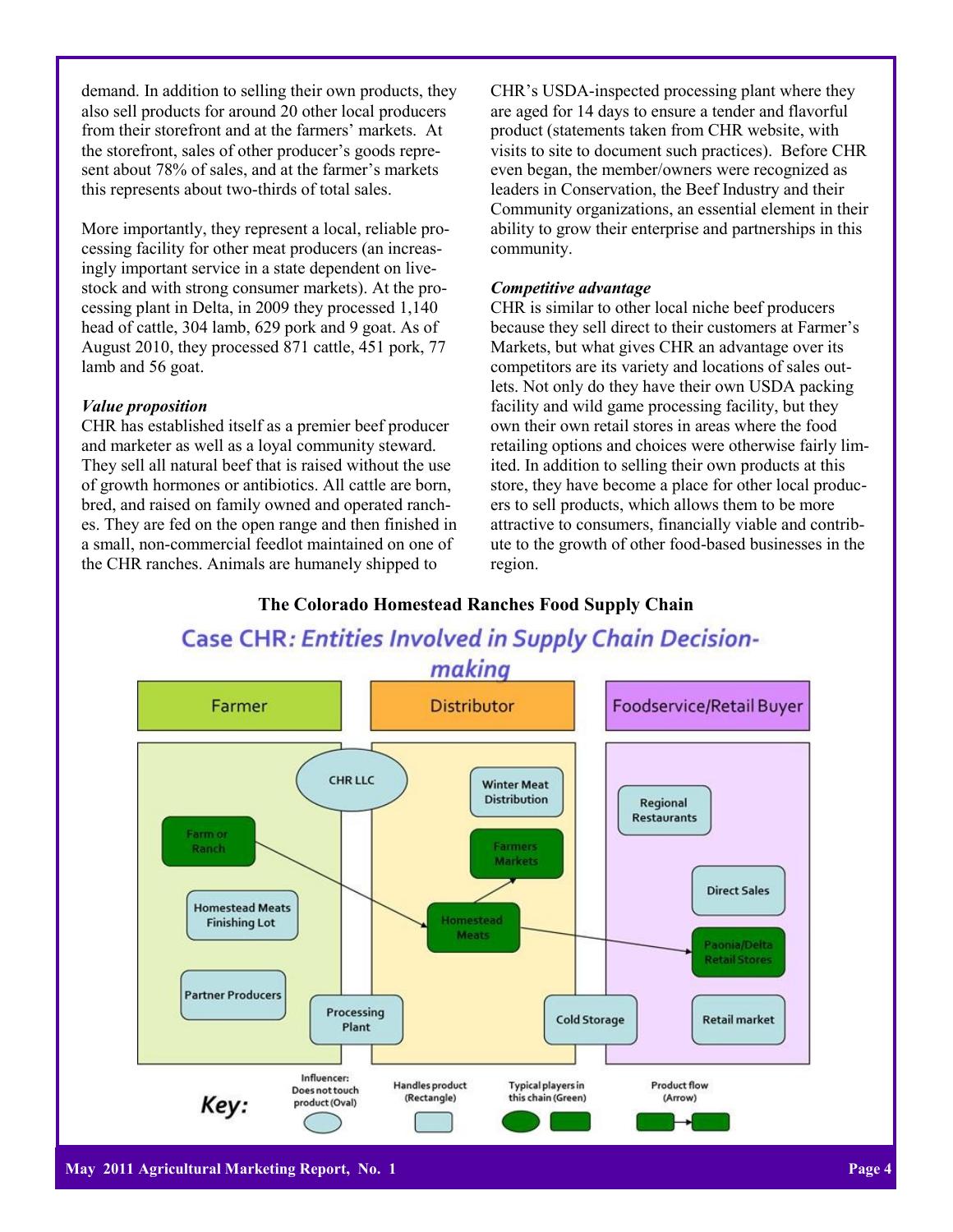# **Findings from different perspectives**

#### *Distributor*

*Basic Supply Chain Network Characteristics* There are two main products that move through the CHR supply chain: beef and all other producers' products.

The supply chain of beef will be discussed first. Cows are raised on each individual ranch and then delivered by each rancher to a small feed lot operated by the ranchers. Once cows are fed to the appropriate size, one of the ranchers delivers them to the packing plant in Delta, CO. Once the cows arrive, they are officially owned by the marketing enterprise jointly owned by all the ranchers, Colorado Homestead Ranches. They are processed and sold directly at the store front in Delta or taken by a rancher (a task rotated among members) to the store in Paonia. Product that arrives in Paonia is sold at that storefront, taken to farmer's markets in a rancher's truck (market operations also rotate among families), or taken on a third party food distributor to Montrose and Crested Butte. In the last case, there is a seafood distributor out of Montrose that delivers products near the CHR locations and has an empty truck for the drive back. CHR pays a small fee and the distributor takes their product back to Montrose. This is a very effective way to reach another market while minimizing time and energy resources. The restaurant customers located in or near Delta come to the plant to pick up their products.

In the case of most other products, each producer delivers to the stores in Paonia and in Delta. CHR pays the producer for their goods and then marks them up by 50%, on average, to sell to their own customers. They essentially buy product at wholesale and then resell it at their various venues, but allow food producers to maintain pricing authority and determine their own values. In a few cases, especially with perishables like produce and cheese, CHR carries product on consignment.

### *Financial*

CHR has found that as they have grown and become more vertically integrated, the financial aspects of the business have become more and more complicated. Instead of being able to simply pay for processing, therefore knowing the exact cost, they are now running a processing facility where they process their own beef as well as product for many other producers. They

have found this to be very complicated and their current computer system (or lack thereof), does not allow them to accurately track the businesses' expenses in a way that makes each enterprise's performance clear.

The gross revenue data for the processing facility is available, but breaking out individual costs per head and per species is not currently possible. They are at a key period in their growth curve in which they are no longer small, but still, cannot quite afford the sophisticated operating systems of a medium size processor. In addition to the complexity of integrating a processing facility (without establishing a new enterprise), they have fine-tuned the roles and responsibilities of members (so they can focus on their own comparative advantages). For example, the family that runs the Paonia store knows everything about their own store, but not very much about the processing plant in Delta. In short, CHR has become too big for all the ranchers to understand all the details about the entire company. So fortunately, they can depend on the strong trust that has developed between them; they know everyone is doing their job well and there is no reason to interfere.

The store in Delta is also a wild-game processing facility. When CHR was first interested in buying this store, the wild-game was a big selling point, and really provided them more certain cash flows in the early years. They were able to subsidize the store with the processing facility because it is so lucrative. Even today, about 15% of their total sales at the Delta store are from the wild-game processing facility.

Pricing beef products has been difficult for CHR and is not an exact science. Not only do costs vary widely across cuts, but it is difficult to break out these differences. The main pricing technique used is to look at how other producers are pricing their products and use that as a base price, with some fine-tuning based on what inventories show them is in greatest (and least) demand. Entering 2010, their prices were on the low side compared with their competition. So, beginning in summer 2010, CHR decided to increase prices; a  $10\%$ increase for the high end products and a 0-5% increase for the lower end products. They saw no decrease in demand. This might indicate that their prices were too low and they may have even greater flexibility to increase prices on some cuts in the future. At a time of economic recession, the price resilience speaks to the willingness to pay of their customers.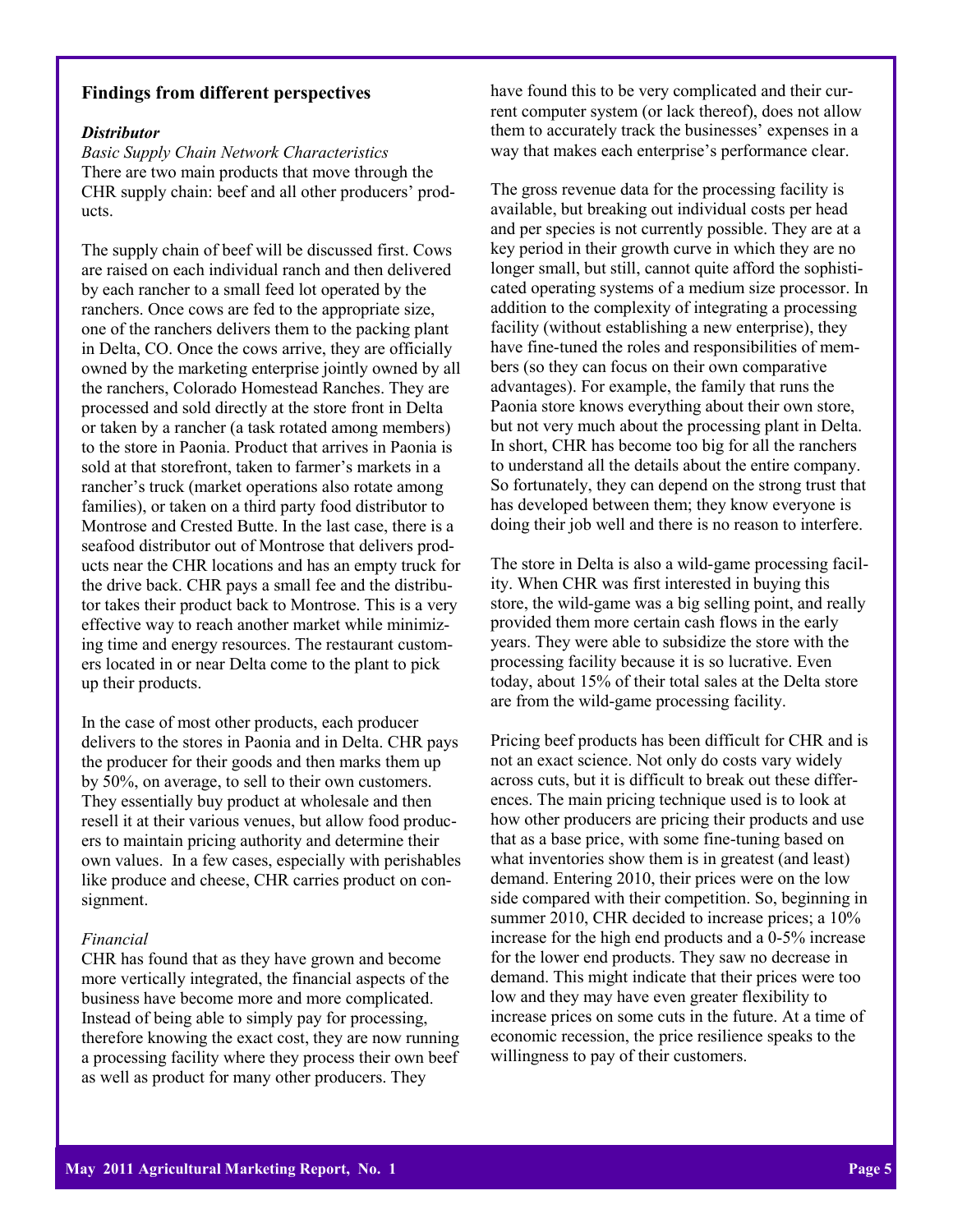Markup on the beef is not currently calculated since they do not process independently, and return a stable beef price to ranch-owners. In essence, CHR is run as a break-even enterprise, in an attempt to maximize returns to the ranch. Processing has helped and hurt. By "controlling" one of the major post-farm gate costs, it has given the organization greater economic control of their supply chain. Plus, when possible, they use economic returns from processing for other enterprises to fund the CHR operations. However, without better financial control systems, they are currently unable to track how they perform independent of processing.

The markup on other food producers' products is 50%, a very standard retail markup, considered fair by their trade partners and justified by the operating costs of the storefronts.

### *Policy*

Regulatory issues have not been a large concern for CHR since their purchase of the new processing facility in Delta, Colorado. Before this purchase they owned a very old plant in Cedaredge, Colorado, which they were concerned may lose its certification under more stringent criteria. They worked hard to keep Cedaredge operating up to regulatory expectations, but as CHR grew it was evident that the costs of keeping up with regulatory compliance at that plant was not going to be feasible. When the Delta plant, an updated facility, went up for sale CHR decided that ownership of that plant was a better solution. In the new plant, they have perceived no risks or threats of noncompliance, but a more up-to-date recordkeeping system would help if traceability systems are demanded and become more complex.

For one of the case interviews, the plant was visited, including a full tour and interview with the plant manager. The plant manager, Dale Hall, values the availability of the inspector at the plant. She sees them as the experts and they help to ensure there are never any food safety issues or liabilities for CHR.

The main challenge for CHR's processing is related to scale. Because they are unable to spread costs out over a large volume of animals, some expenses are just too great. An example of this occurred in when CHR tried to work with Western State College. The college required the plant to have a metal detector in order for them to buy product, but they were unable to absorb this expense given the small size of the plant. There-

fore they were unable to exploit this business opportunity.

One of systems they recently implemented at the plant enables them to trace all products back to a specific animal. Traceability is a very important both from a food safety standpoint and from a marketing standpoint, and for now, they are able to comply with standards in the operation.

### *Entrepreneurial*

In its original years of inception, CHR members spent approximately 50 hours per week managing operations and sales. This "unpaid" commitment to the management of the business allowed it to grow (in equity and market size) without the typical financial constraints that a business faces while in its growth phase. Each producer has an equal stock ownership in the CHR C-corporation and an informal agreement to provide equivalent hours and efforts on behalf of the organization. It should be noted that this was easier to negotiate because the participating ranches were of similar size, so there was no dominant supply partner among them.

Originally, each CHR member has a unique set of responsibilities as well as supporting all phases of business. Karl Burns was originally responsible for all accounting and financial oversight, and continues to support in this role even though they firm hired an accountant. Norm Smith is responsible for oversight and general contractual strategic planning and Susan Smith, his spouse, is one of the managers at the retail store. Jim Ayer is responsible for coordinating the production to primal cut processing phase of meat production and Susan Ayer also works and provides meals at the retail store. Chad Campbell is in charge of quality assurance at the finishing lot, is the prime contact for the Aspen Farmer's Market, and coordinated with the processor before CHR owned their own facility. Steve Kossler is the president of CHR and provided general management for each segment of the CHR operation.

To this day, the members act as a management team, all committed to providing labor for direct marketing and planning activities (this was the management setup for the early years of 2003-2006). Currently, much of the roles are the same as they were from the beginning. Members have taken turn being president over the years and they have hired a few more hands to help with the increased business. Since taking over the processing facility in Delta, a store manager and a plant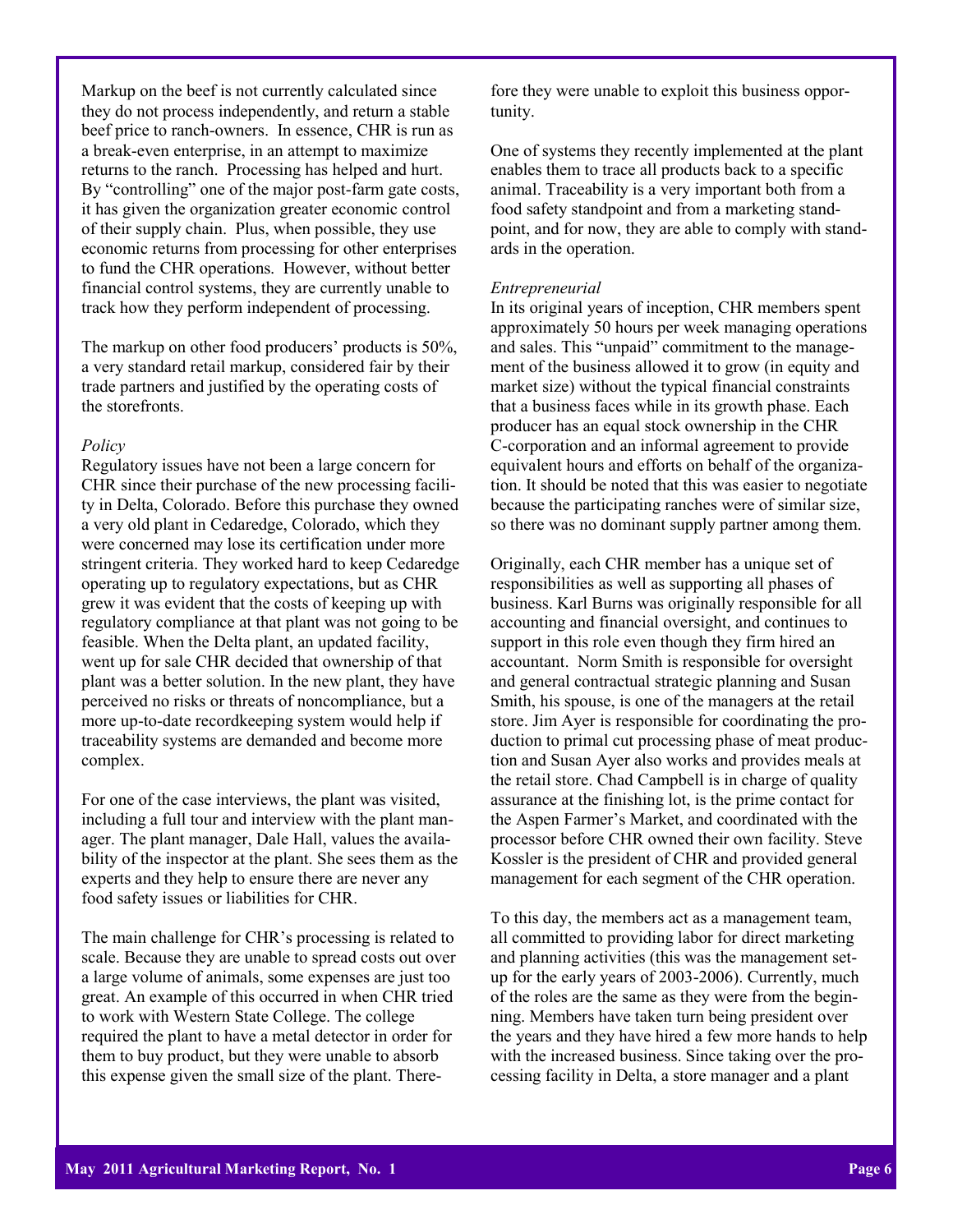manager were hired. The CHR members did not have experience in processing plant management, so these hires were needed, and benefit the broader operation as well.

In addition to a strong management team, CHR has utilized USDA grants and Colorado State University Extension to assist them in business planning and development. CHR received their first grant in 2002 and contracted CSU to conduct a feasibility study to assess the potential for ready-to-eat entrees. In 2004, CHR received a USDA Rural Development Value Added grant and contracted CSU to conduct market research to pinpoint customers and plan for directed marketing. CHR has made each step of their growth in an informed, calculated manner; allowing the business to grow steadily and continue to make profits for the producers.

As markets grew and the processing facility was integrated, CHR began to pay salaries to some of its members, and hired outside staff for other activities. The payroll has grown to include 15-16 non-family members with no equity stake in any of the ranches that supply the meat business. In addition, they pay five of its members for at least some of their market staffing services. Still, capital resources are constrained enough that there are many unpaid hours committed by the owners.

### *Farmer*

The discussion of CHR from the farmer's perspective is with rancher interviews of Norm Smith and Steve Kessler, two of the founding CHR members.

Norm noted that, "When the five original ranching families came together to create CHR, one of the main goals was to get away from the price volatility and uncertainty that comes with selling cows on the open, cash market." The families wanted to take control of their pricing, so CHR was borne as a marketing business for their beef. This all began 14 years ago and it is very evident that all families have been working very hard. Raising cattle and running a ranch is a full time job. When you add two stores, two processing facilities and farmers' market booths, it seems that marketing operations begin to detract from efforts made on the home ranches. In short, it feels like two full time jobs. For this reason, both ranchers interviewed see CHR in both a positive and a negative light.

On the positive side of things, they are always learning and have interesting and eye-opening experiences. As a traditional producer, one rarely has the opportunity to have direct contact with their customers. Steve said that it is the customers that have taught him how to run his business better. They are the reason CHR began selling so many other producers' meat. Customers wanted beef, but they also wanted chicken and lamb from their local food shed. It is quite evident that the producers enjoy the recognition and praise from their happy customers. The resulting high morale is a benefit they would never see if they were to sell their product on the open market. From a broader view, not only have they had the experience and knowledge of being ranchers, but now they have expertise as retail store owners and operators, processing plant owners, and farmers' market merchandisers.

On the negative side, the ranchers work incredibly hard since the hours required for CHR in addition to running each ranch are significant. Each rancher invested cows to begin CHR, essentially providing equity through animals, and they have not yet been paid for these cows except through equity on paper. Either in the future or if they ever choose to sell the business, they may be financially rewarded for their hard work. But like much of farming and ranching, the wealth is tied up in the business, so it is not a liquid asset. Moreover, valuing such a business is challenging, because it is so closely connected to the actual value chain in that local area, so there are no comparable businesses to appraise its value against.

# *Consumer*

One customer of the processing plant was interviewed in addition to two individual consumers from the Aspen Farmer's Market. The customer of the processing plant raised goats for cheese and then processed her billy goats in Delta to make sausage. Raising and processing the goats for meat is an ethical decision, not a financial one, since the market value of their meat is small relative to the dairy operations she focuses on. The owner wants the lives of the billy goats to have a purpose. She is very grateful to be able to utilize the Delta plant. She said it is calm and humane and she feels good about taking her goats there to be processed. She mixes the goat meat with pork to make her sausage. At this point she breaks even on the sausage enterprise, but it helps her meet her goals with the billy goats. She hopes to begin raising her own pigs and will